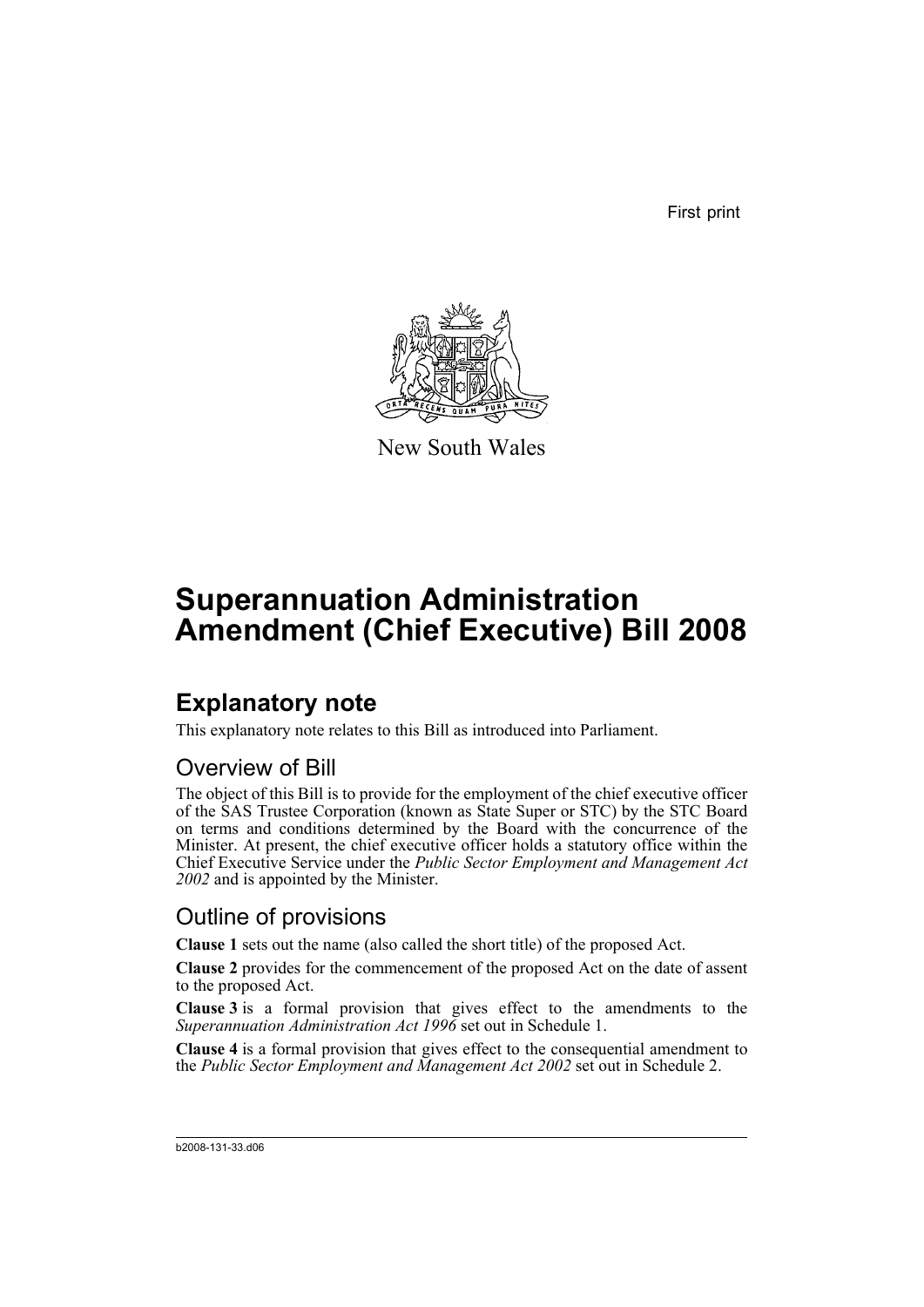Superannuation Administration Amendment (Chief Executive) Bill 2008

Explanatory note

**Clause 5** provides for the repeal of the proposed Act on the day following the day on which the proposed Act commences. Once the amendments have commenced the proposed Act will be spent and section 30 of the *Interpretation Act 1987* provides that the repeal of an amending Act does not affect the amendments made by that Act.

#### **Schedule 1 Amendment of Superannuation Administration Act 1996**

**Schedule 1 [2]** enables the STC Board to employ the chief executive officer.

**Schedule 1 [3]** requires the Minister's concurrence to the determination of the terms and conditions of employment of the chief executive officer. In addition, the amendment provides for the appointment by the STC Board of an acting chief executive officer if required.

**Schedule 1 [1]** makes a consequential amendment.

#### **Schedule 2 Consequential amendment of Public Sector Employment and Management Act 2002**

**Schedule 2** removes the position of chief executive officer of STC from the Chief Executive Service, and from the application of provisions of the Act relating to the appointment and terms and conditions of public sector executives in that Service.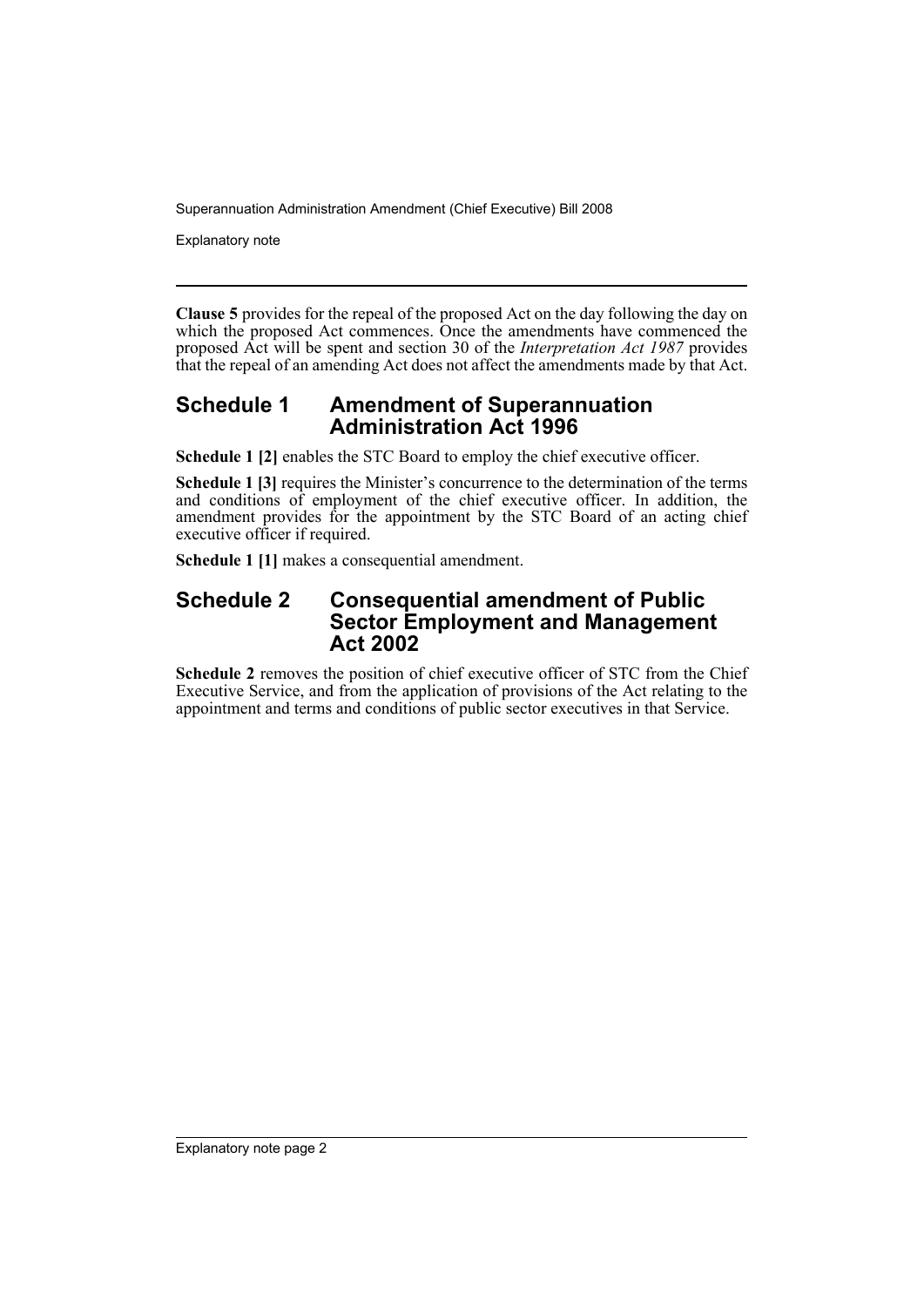First print



New South Wales

# **Superannuation Administration Amendment (Chief Executive) Bill 2008**

## **Contents**

|            |                                                                                      | Page                  |
|------------|--------------------------------------------------------------------------------------|-----------------------|
|            | Name of Act                                                                          | 2                     |
| 2          | Commencement                                                                         | 2                     |
| 3          | Amendment of Superannuation Administration Act 1996<br>No 39                         | 2                     |
| 4          | Consequential amendment of Public Sector Employment<br>and Management Act 2002 No 43 | $\mathbf{2}^{\prime}$ |
| 5          | Repeal of Act                                                                        | 2                     |
| Schedule 1 | Amendment of Superannuation Administration Act 1996                                  | 3                     |
| Schedule 2 | Consequential amendment of Public Sector Employment<br>and Management Act 2002       | 4                     |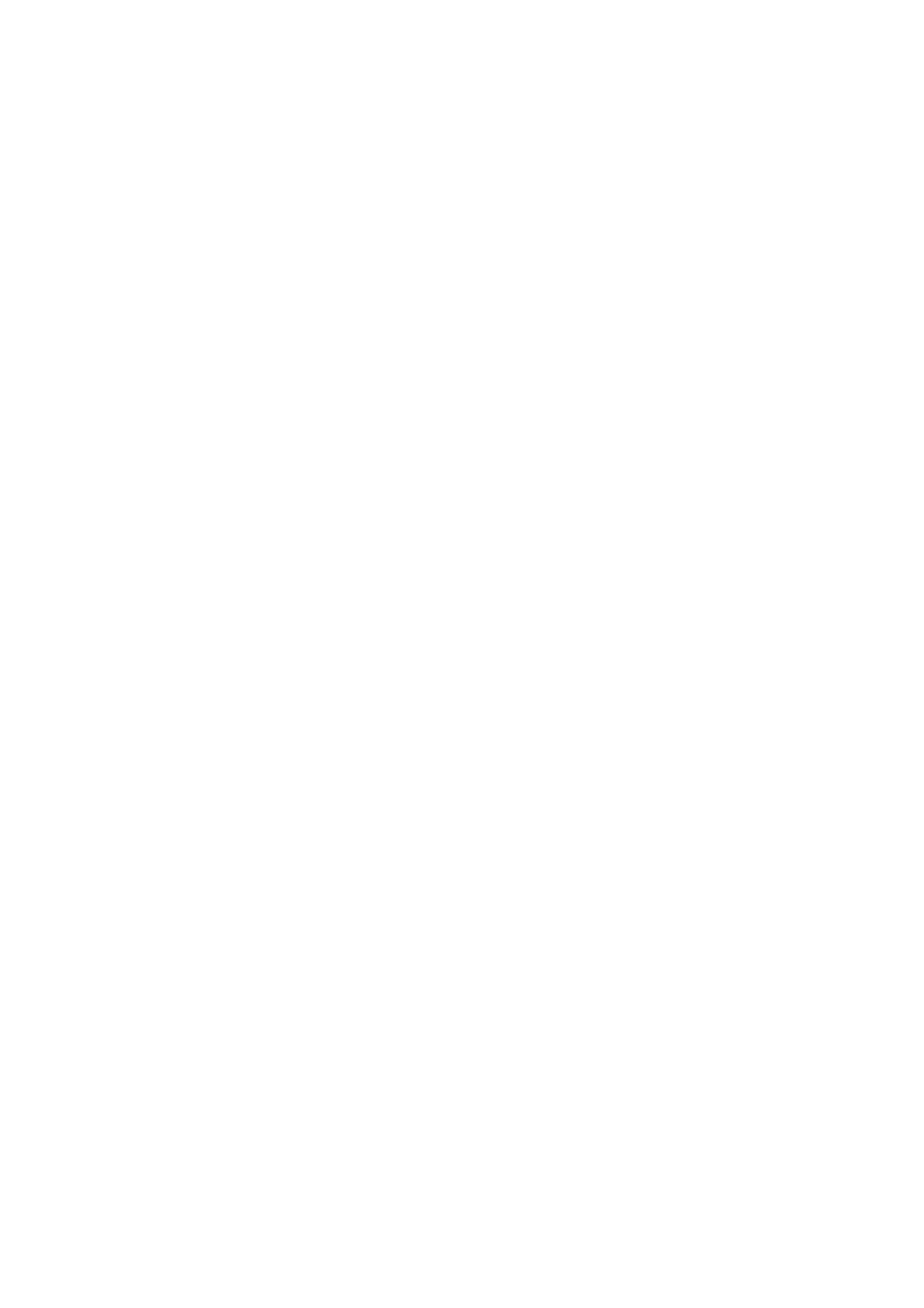

New South Wales

# **Superannuation Administration Amendment (Chief Executive) Bill 2008**

No , 2008

### **A Bill for**

An Act to amend the *Superannuation Administration Act 1996* to provide for the employment of the chief executive officer of STC by the STC Board; and to make a consequential amendment to the *Public Sector Employment and Management Act 2002*.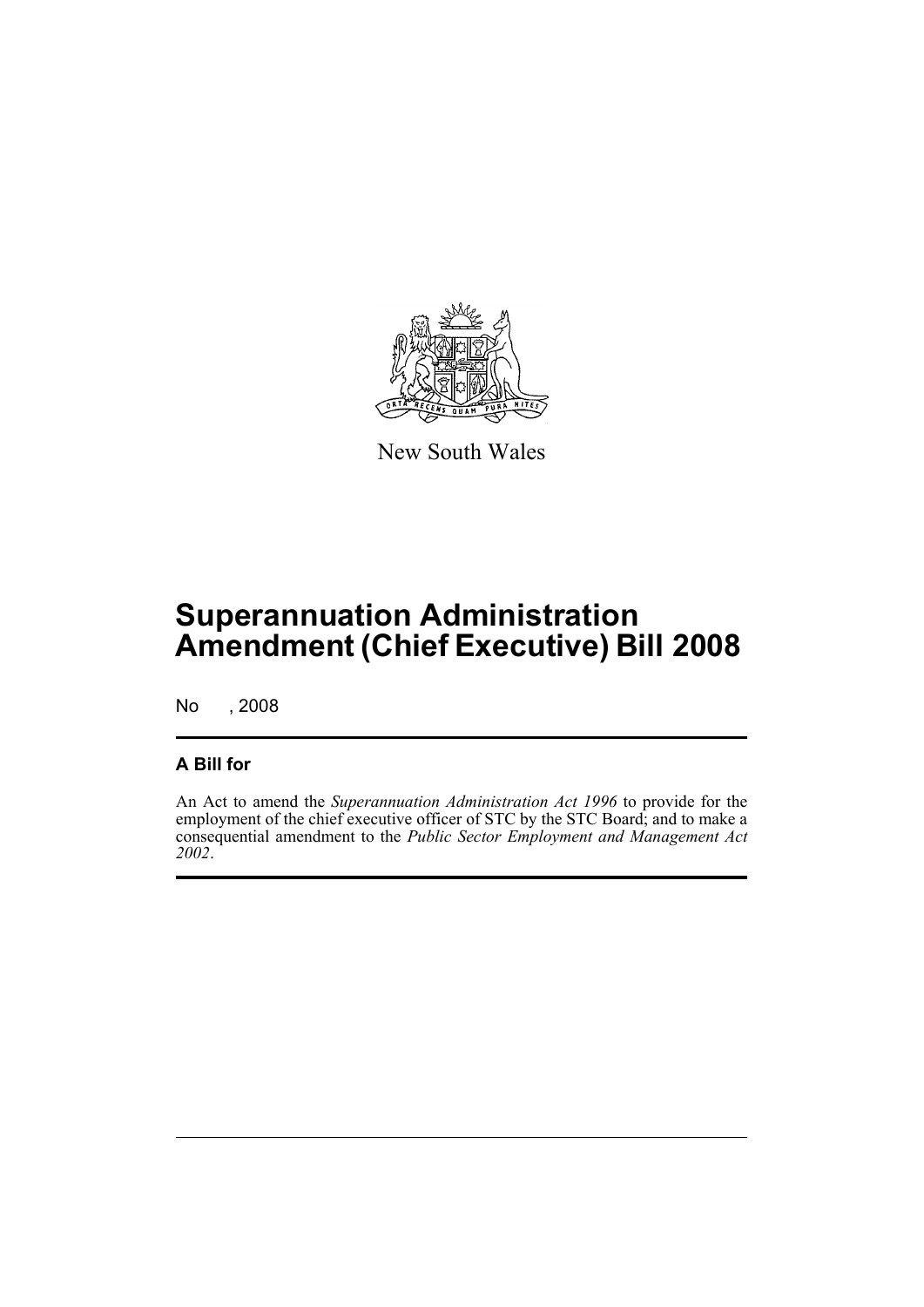<span id="page-5-4"></span><span id="page-5-3"></span><span id="page-5-2"></span><span id="page-5-1"></span><span id="page-5-0"></span>

|              |                      | The Legislature of New South Wales enacts:                                                                                                                | 1                     |
|--------------|----------------------|-----------------------------------------------------------------------------------------------------------------------------------------------------------|-----------------------|
| 1            |                      | Name of Act                                                                                                                                               | $\overline{2}$        |
|              |                      | This Act is the Superannuation Administration Amendment (Chief<br>Executive) Act 2008.                                                                    | 3<br>4                |
| $\mathbf{2}$ |                      | <b>Commencement</b>                                                                                                                                       | 5                     |
|              |                      | This Act commences on the date of assent to this Act.                                                                                                     | 6                     |
| 3            |                      | Amendment of Superannuation Administration Act 1996 No 39                                                                                                 | $\overline{7}$        |
|              |                      | The Superannuation Administration Act 1996 is amended as set out in<br>Schedule 1.                                                                        | 8<br>9                |
| 4            |                      | <b>Consequential amendment of Public Sector Employment and</b><br>Management Act 2002 No 43                                                               | 10 <sup>1</sup><br>11 |
|              |                      | The Public Sector Employment and Management Act 2002 is amended<br>as set out in Schedule 2.                                                              | 12<br>13              |
| 5            | <b>Repeal of Act</b> |                                                                                                                                                           | 14                    |
|              | (1)                  | This Act is repealed on the day following the day on which this Act<br>commences.                                                                         | 15<br>16              |
|              | (2)                  | The repeal of this Act does not, because of the operation of section 30<br>of the <i>Interpretation Act 1987</i> , affect any amendment made by this Act. | 17<br>18              |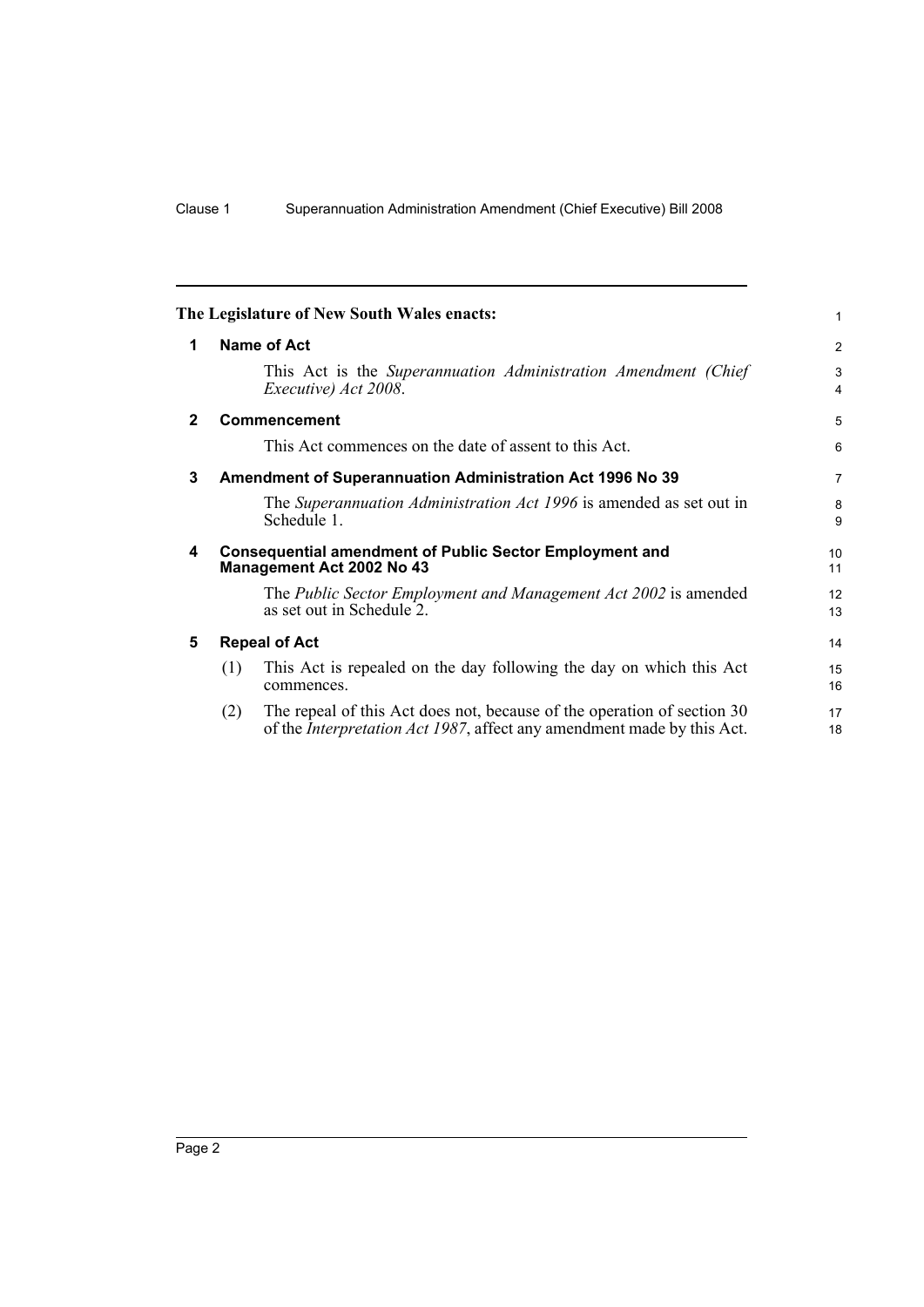Superannuation Administration Amendment (Chief Executive) Bill 2008

Amendment of Superannuation Administration Act 1996 Schedule 1

1

#### <span id="page-6-0"></span>**Schedule 1 Amendment of Superannuation Administration Act 1996** (Section 3) **[1] Section 50 Principal functions of STC** Insert "(other than the chief executive officer of STC)" after "STC cannot employ any staff" in section 50 (3). **[2] Section 74 Chief executive officer of STC** Omit section 74 (1). Insert instead: (1) The STC Board is to employ a person as the chief executive officer of STC. **[3] Section 74 (4)–(6)** Omit section 74 (4)–(7). Insert instead: (4) The determination of the terms and conditions of employment of the chief executive officer of STC is subject to the concurrence of the Minister. (5) The Chairperson of the STC Board may, subject to any direction of the STC Board, appoint a member of staff of STC or other person to act in the office of the chief executive officer during the illness or absence of the chief executive officer (or during a vacancy in the office of chief executive officer), and the person while so acting has all the functions of the chief executive officer and is taken to be the chief executive officer. (6) The STC Board or Chairperson may, at any time, remove a person from office as acting chief executive officer. 2 3 4 5 6 7 8 9 10 11 12 13 14 15 16 17 18 19 20 21 22 23  $24$